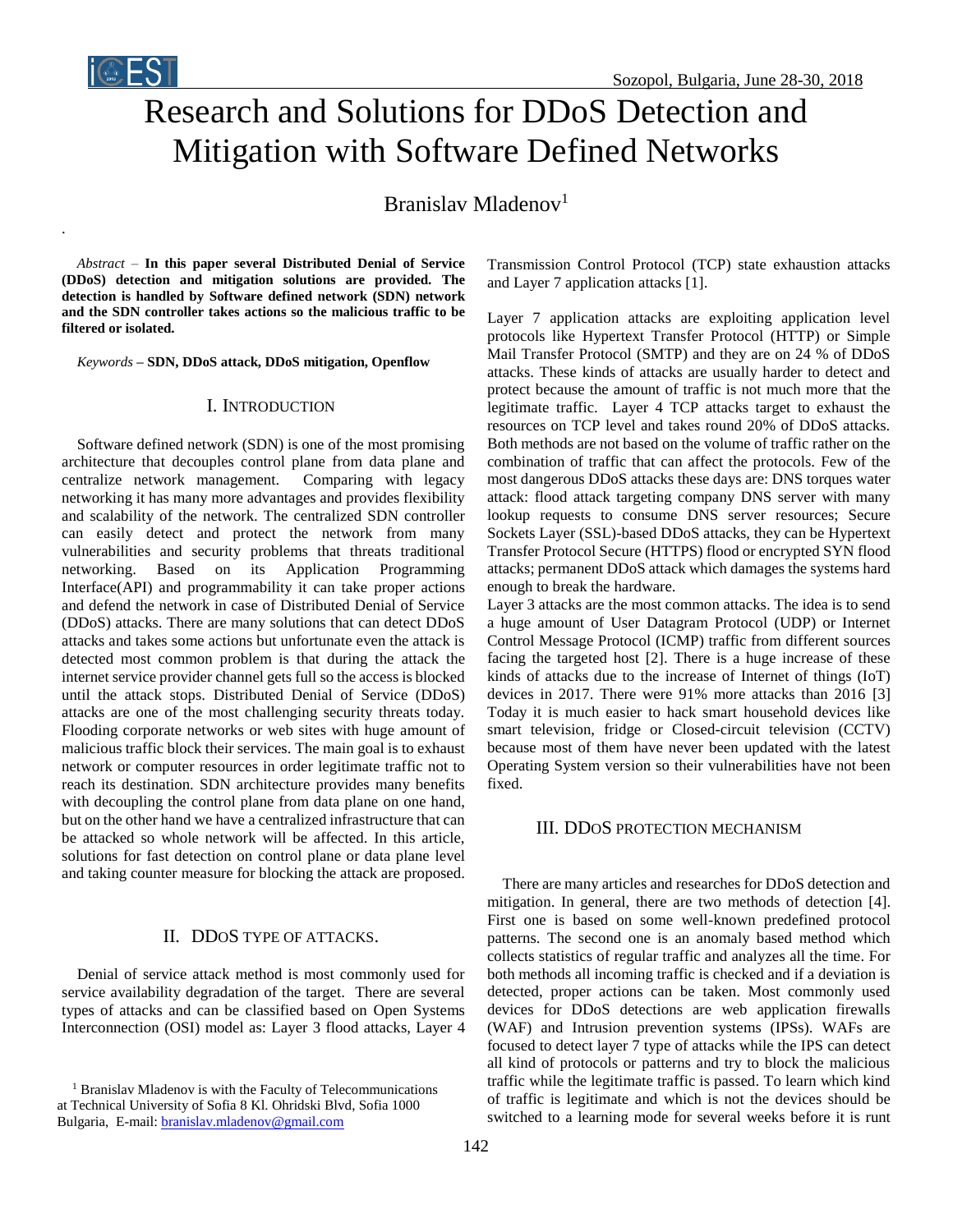

into production. IPSs are smart devices and can block malicious traffic but unfortunately once the system detects the attack it is already too late because the IPS is deployed within customer's network and when the attack starts the whole internet bandwidth is allocated with malicious traffic and customer's services is totally blocked until the attack stops. Hosting companies are suffering from DDoS attacks because even only one of the customers has been attacked, all other customers are affected as well due to a reason that they share same internet service channel.

## IV. SECURITY SOLUTION WITH SDN

Software defined network has many benefits than traditional networking and some of them can be successfully used for DDoS protection and mitigation [5]. Separation the control plane from data plane makes the controller really easy to detect and react to DDoS attack very quick and efficient. With its global flow monitoring, the centralized controller can see and analyze the attack which comes from different sources and enters from different locations of the network. The controller can communicate with external IPS applications via its southbound interface and to provide summarized information about incoming traffic so prevention systems will analyze and take a decision which flows are part of the attack and which are legitimate traffic. SDN controller can rapidly and precisely creates policies based on the information provided from IPS that can be applied on the edge of the network. With its programmable interface the controller can communicate with other controllers within the Autonomous system (AS) or with other controllers that manage networks closer to attack sources or Tier 3 internet service provider can send information to its Tier 2 services provider when the attack is detected. The centralized controller is able dynamically and quickly to add or delete rules that can speed up DDoS mitigation. Comparing with the traditional network all features of SDN controller reduces the cost, the speed of reaction and the lack of human mistakes.

# V. SECURITY ISSUES WITH SDN AND DDOS

SDN network has many benefits that make network architecture more scalable, more secured and reduce cost it comes with its own disadvantages. SDN can be attacked on application layer, control layer or infrastructure layer [6]. All type of attacks targets resource exhaustion of SND infrastructure. Decoupling the control plane from data plane provides many features but in case of DDoS attack, the centralized SDN controller becomes a target because requests that will arrive on the edge switches will be new for them and not part of the switches Ternary Content Addressable Memory (TCAM) table so according to Openflow protocol version 1.3 the switch buffers the packet and ask the controller how to proceed with it [7]. During Infrastructure type of DDoS attack all malicious request will create a *packet\_in* message that will be sent to the controller Fig.1. This can load the secured channel between the switch and the controller so no

legitimate requests can be handled. On the other hand, the switch has a buffer with limited resources so in case of an attack it might be overloaded so again no new legitimate request can be processed [8]. SDN switch TCAM table has limited resources so during the attack it can be quickly filled up with malicious records. Control layer DDoS attacks are targeting the controller that has limited resources as well and if it has to process a huge number of requests its Central Processing Unit (CPU) and memory might be exhausted very fast. The communication between SDN controller and all switches is secured and encrypted which allocate much more resources for encryption and decryption of the traffic. Application DDoS attacks target the applications used by SDN controller and northbound API interface. Fig.1



There are many proposed solutions that can detect a DDoS attack and protect SDN network. One of the proposals is based on sFlow protocol [9]. sFlow agent can be installed on each switch it can collect flow statistics and send them to sFlow collector which can analyze them. The sFlow collector can summarize and create rules for malicious traffic flows that can be configured from SDN controller. In order to protect the channel between switches and controller rate limits can be configured on that link, so in case of attack the channel and the controller will not be overloaded with malicious requests. SDN controller can detect DDoS attack very quickly if thresholds are set on its resources or based on a number of *packet\_in* requests received per seconds.

## VI. PROPOSED SOLUTIONS

In this section, several solutions for DDoS detection and mitigation are proposed.

#### *A. First solution.*

This solution proposes automatic DDoS attack detection in customer's network with automatic internet service provider notification. The notification can be provided through dedicated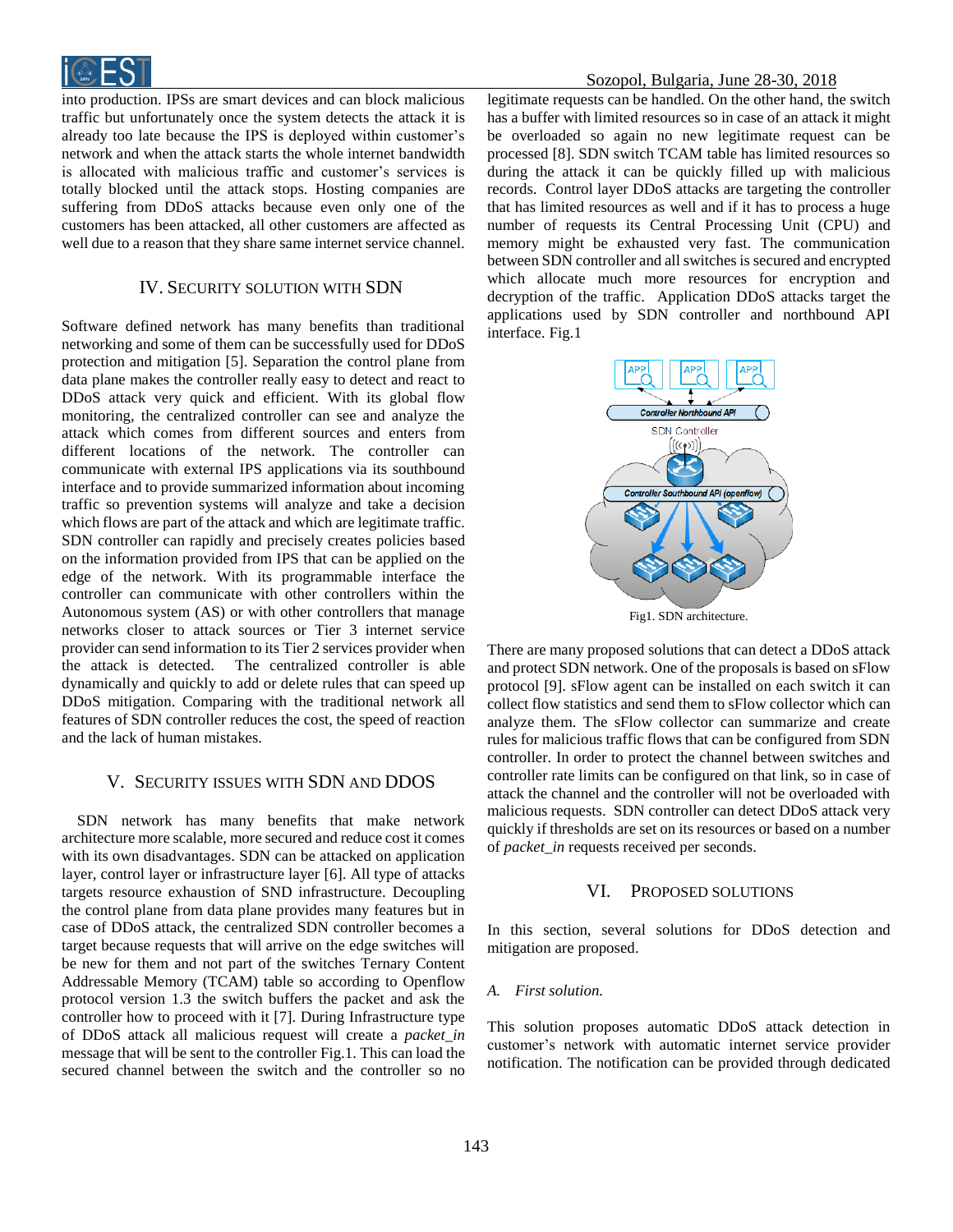

for this purpose virtual local area network (VLAN) and Border Gateway Protocol (BGP) session. Once the ISP is notified it can forward the whole customer's traffic through its DDoS mitigation system to filter the malicious requests. Internet service provider's (ISP's) DDoS mitigation service is expensive so customers should use it only when there is an attack.

Based on the analysis in the previous section a DDoS attack can be detected fast either from the switches with sFlow protocol, or when the controller's thresholds are reached. The controller can automatically send a message to Internet service provider application which can activate its DDoS mitigation system. Fig.2

In traditional networking these functions are manual and the mitigation depends on the engineer on duty reactions. He or she has to be notified via monitoring system which may take 1 to 3 minutes and he or she should manually trigger the DDoS protections which may take 5 to 10 minutes. The proposed SDN solution has several benefits:

- Time for reaction. The time for reaction between the start of the attack and its mitigation is minimized because it is fully automatic. The detection can take up to 10 seconds and automatic notification less than a second.
- There are no manual actions which prevent human mistakes.
- Reduce cost. There is no need of engineer who monitors manual DDoS monitoring system. There is no need for additional DDoS monitoring system.
- Reduce cost of ISP's DDoS mitigation service because it is used during the attack only.





Fig.2 DDoS attack detection and notification.

## *B. Second solution.*

This solution proposes automatic DDoS detection and changes traffic flow of attacked target. Hosting companies and cloud providers can be heavily impacted by the DDoS attack because all customers share one and the same internet service in most of the cases. The bandwidth is enough for legitimate traffic but in case of DDoS attack targeting only one customer, all other customers are affected when the channel gets full. If hosting company or cloud provider doesn't have DDoS protection provided from the ISP it is almost impossible to stop the attack before it affects the internet service channel. In most of the cases cloud providers have more than one channel for internet service so once the attack is detected and the target is identified, its prefix can be advertised via the second/backup internet service channel. This will not stop the attack but at least all other customers will not be affected anymore.

DDoS detection with SDN can be achieved very fast and based on the sFlow analysis the target can be identified in seconds. Once this is done the controller can automatically isolate the target via backup internet service provider link or can send commands to edge router that will advertise the targeted prefix via the secondary service provider link. Fig.3



Fig.3. Advertising attacked prefix via secondary ISP.